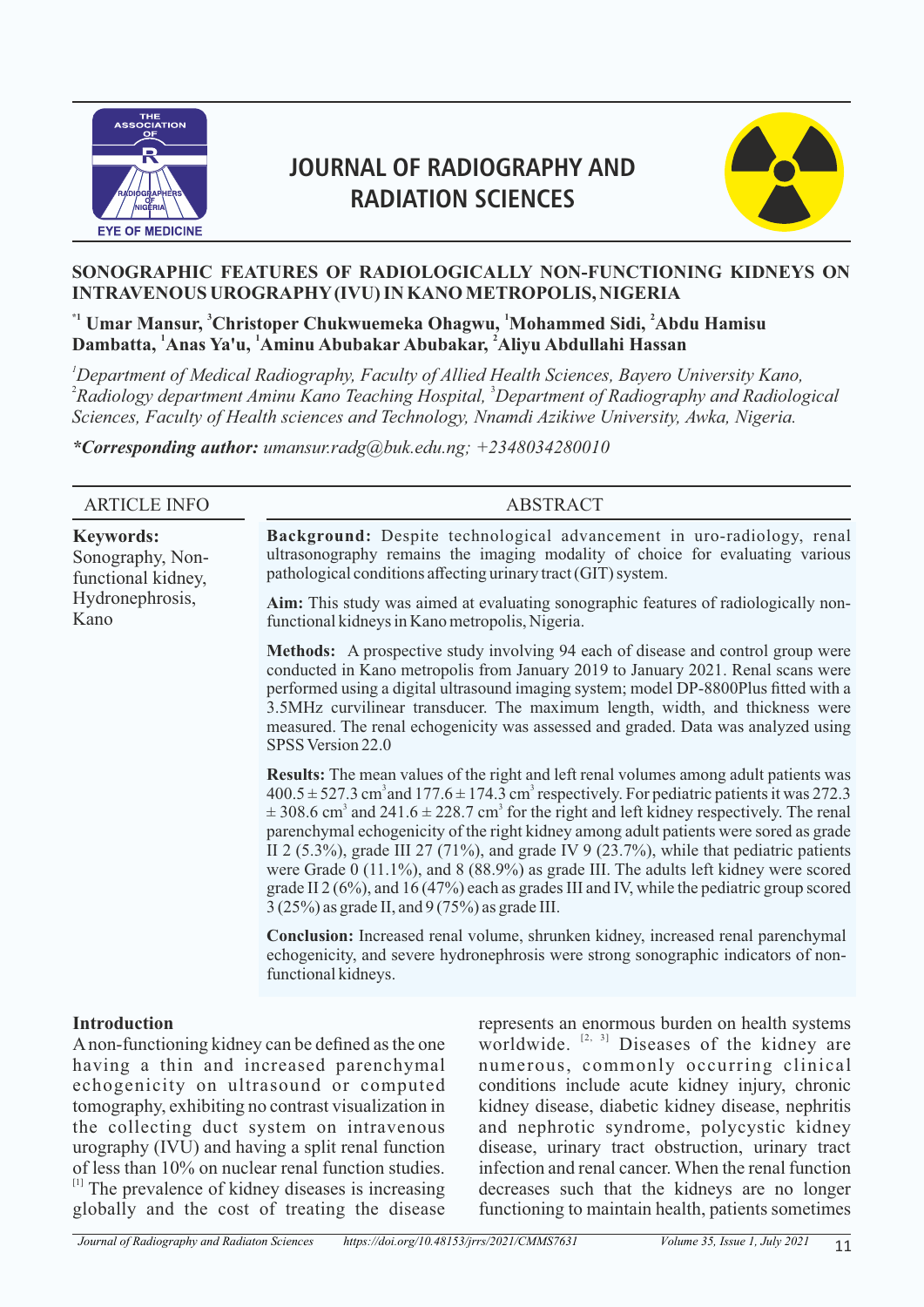*Sonographic features of Radiologically Non-Functioning Kidneys on Intravenous Urography (IVU) in Kano Metropolis, Nigeria*

undergo dialysis and eventually kidney  $transplantation.$ <sup>[3]</sup> The early identification of patients with renal disease allows early intervention targeted at the reversing process of the renal injury or slowing down its progression, and ultimately reducing the morbidity and mortality from the disease.<sup>[4]</sup>

For many decades conventional IVU has been the primary imaging modality of choice for the evaluation of UTI disease.

However, it has been gradually replaced as the gold standard by other imaging modalities like ultrasonography (USS), computed tomography (CT), Magnetic resonance imaging (MRI), and nuclear medicine.  $[17, 18]$  Ultrasonography remains the imaging modality of first choice for investigation of the kidney disease because, it upper excellent anatomical detail, require no special patient preparation, readily available, less cost, and does not expose patient to ionizing radiation and or contrast agent. It allows clear visualization of the kidney in various planes, including the sagittal and transverse planes, both at rest and during dynamic maneuvers.<sup>[5]</sup> It allows the assessment of renal volume, and renal parenchymal volume. It also gives the detail of renal echogenicity and detect solid tumors, swelling, blockage of urine flow, and its useful in identifying cystic lesions.  $[6]$ 

Chronic kidney disease remains a major challenge globally, about 10% of the population affected by it worldwide and millions died each year. [2,3] Chronic kidney disease was the  $18<sup>th</sup>$  most common cause of death globally in 2010 and over 2millions people worldwide receive treatment with dialysis or kidney transplant to stay alive.  $[7, 8]$  Base on the researcher's experience, patients that have undergone IVU investigation experienced a lot of challenges during the course of the examination which includes: high level of stress, two days on non-oily light food and one-day overnight fasting prior to the procedure, high financial cost of the investigation, exposure to contrast agent and multiple x-ray exposures to the patient. The findings of the study could serve as a guide to the sonographer/sonologist and referring physician in the diagnosis and management of patient with nonfunctional kidney. This study was aimed at evaluating sonographic features of radiologically non-functioning kidneys on IVU in Kano metropolis Nigeria.

# **Materials and Methods**

This prospective study was conducted in Kano metropolis from January, 2019 to January, 2021. Ethical approval to conduct the study was obtained from the Research and Ethics Committee, Ministry of Health Kano. Data were obtained from Aminu Kano Teaching Hospital, Murtala Muhammad Specialist Hospital, Abdullaahi Wase Specialist Hospital, and Abubakar Imam Urology Centre. These were the centers that had functional facilities and performed IVU examination during the study period. Ninety-four disease and 94 control groups were studied. Exclusion criteria included patients with congestive cardiac failure, patients on renal replacement treatments, cirrhotic liver, fatty liver and patients with hepatitis. All the ultrasound scans were performed using a digital diagnostic ultrasound imaging system; model DP-8800Plus fitted with a 3.5MHz curvilinear transducer.

The right kidney was examined in supine position through the liver by angling the transducer obliquely.  $[9]$  The image of the right kidney was acquired with the liver, so as to made comparison of the liver echogenicity when assessing the right parenchymal echogenicity. Measurements were taken in longitudinal as well as axial image at the level of the renal hilum in static image.  $[10]$  With the patient in the right decubitus, the arm was extended over the head and using a coronal approach the left kidney was seen through the spleen. The image of the left kidney was acquired with that of the spleen for assessing the left renal echogenicity.  $[9]$  The kidneys were well demonstrated in prone position; the images of both kidneys were obtained with the patient in a prone position for corticomedullary differentiation and measurements. The maximum length of the kidney was measured in the longitudinal plane and represented the largest longitudinal section while the width and thickness were measured in the transverse plane perpendicular to the longitudinal axis of the kidney as the largest vertical and transverse dimensions. The machine automatically displayed the value of renal volume whenever the length width and thickness were measured. The values of the right and left renal volumes, renal parenchymal e chogenicities and corticomedullary differentiation were recorded into the data capture sheet. Descriptive statistics was used in the data analysis; mean, standard deviation, frequency, and range were obtained. The obtained data was analyzed using Statistical Package for Social Sciences (IBM SPSS) Version 22.0.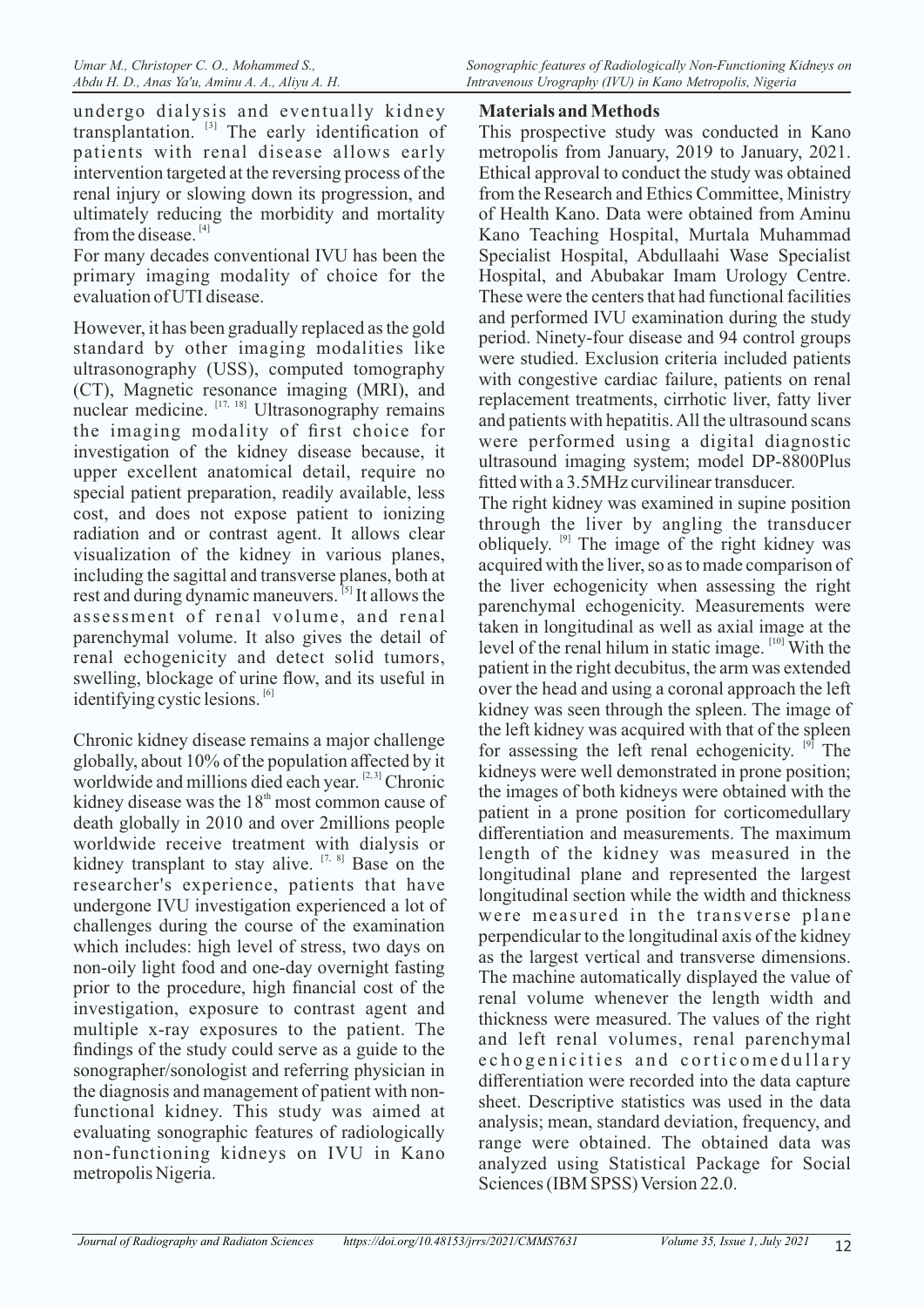

**Figure 3:**Sonograms of patients with right non-functional kidney showing the Longitudinal measurement



**Figure 4:** Sonograms of patients showing the Longitudinal and transverse measurement of the right kidney.

## **Results**

#### **Demographic Data**

One hundred and eighty-eight (188); comprising of ninety-four (94) disease and ninety-four (94) control group participated in the study. Seventytwo (72) adults and 22 pediatrics in each group. Table 4.1. The mean age, BMI and BSA in male and

female adult patients were 43.12±10.60years,  $24.4 \pm 2.93 \text{kg/m}^2$ ,  $1.75 \pm 0.13 \text{m}^2$ ,  $44.47 \pm 11.97 \text{ years}$ ,  $25.93\pm3.48$ kg/m<sup>2</sup> and  $1.73\pm0.14$ m<sup>2</sup> respectively. The mean age, BMI and BSA in male and female pediatric patients were 5.07±3.70years,  $19.81 \pm 11.94 \text{kg/m}^2$ ,  $3.11 \pm 0.71 \text{ m}^2$ ,  $6.18 \pm 4.16 \text{years}$ ,  $20.42 \pm 5.07$  kg/m<sup>2</sup> and  $1.97 \pm 0.5$  respectively.

**Table 1:** Demographic characteristics of the patients

| <b>Variables</b> |                                               | <b>Adults</b>    |                 |                   | <b>Pediatrics</b> |                 |  |  |
|------------------|-----------------------------------------------|------------------|-----------------|-------------------|-------------------|-----------------|--|--|
|                  | <b>Male</b>                                   | Female           | <b>Total</b>    | Male              | Female            | <b>Total</b>    |  |  |
|                  | $(n=42)$                                      | $(n=30)$         | $(n=72)$        | $(n=15)$          | $(n=7)$           | $(n=22)$        |  |  |
|                  | Age(years) $43.12 \pm 10.60$                  | 44.47±11.97      | $43.8 \pm 11.3$ | $5.07 \pm 3.70$   | $7.29 \pm 4.61$   |                 |  |  |
| $6.18\pm4.16$    |                                               |                  |                 |                   |                   |                 |  |  |
|                  | $(27-76)$                                     | $(27-68)$        | $(27-76)$       | $(1-13)$          | $(2-15)$          | $(1-15)$        |  |  |
|                  |                                               |                  |                 |                   |                   |                 |  |  |
|                  | <b>BMI(Kg/m<sup>2</sup>)</b> 24.40 $\pm$ 2.93 | $25.93 \pm 3.48$ | $25.17\pm3.2$   | $19.81 \pm 11.94$ | $20.42 \pm 5.07$  | $20.12 \pm 8.5$ |  |  |
|                  | $(18-35)$                                     | $(17-35)$        | $(8-50)$        | $(15-28)$         | $(8-50)$          | $(17-31)$       |  |  |
|                  |                                               |                  |                 |                   |                   |                 |  |  |
| $BSA(m^2)$       | $1.75 \pm 0.13$                               | $1.71 \pm 0.15$  | $1.73 \pm 0.14$ | $3.11 \pm 0.71$   | $0.84 \pm 0.28$   | $1.97 \pm 0.5$  |  |  |
|                  | $(1.5-2.0)$                                   | $(1.37-1.98)$    | $(1.37-2.0)$    | $(2-4.2)$         | $(0.15 - 1.27)$   | $(2-4.2)$       |  |  |

Data presented as mean ±SD (range). BSA: body surface area, BMI: body mass index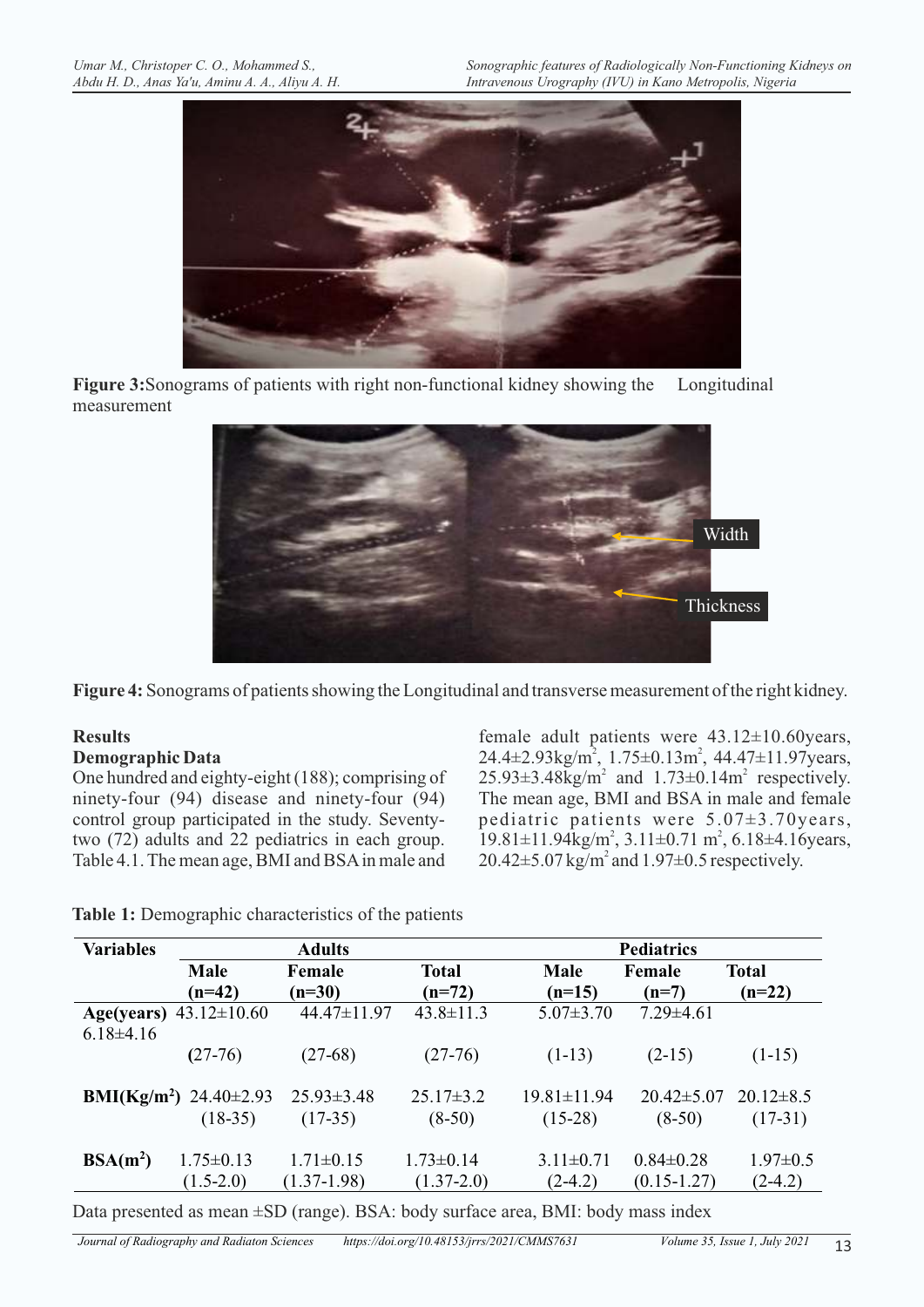Table 2: The mean age, BMI and BSA in male and female adult control group were 44.12±11.70years,  $22.9 \pm 2.90 \text{kg/m}^2$ ,  $1.72 \pm 0.13 \text{m}^2$ ,  $43.17 \pm 11.29 \text{years}$ ,  $23.22 \pm 2.46$ kg/m<sup>2</sup> and  $1.63 \pm 0.12$ m<sup>2</sup> respectively. The mean age, BMI and BSA in male and female pediatric control group were 5.33±3.52years,  $19.9 \pm 12.7 \text{kg/m}^2$ ,  $0.68 \pm 0.28$  m<sup>2</sup>,  $7.86 \pm 4.1 \text{years}$ ,  $17.3 \pm 2.6$ kg/m<sup>2</sup> and  $0.77 \pm 0.2$  respectively.

|                                              | <b>Adults</b>     |                               |                             | <b>Pediatrics</b>           |                             |                            |  |
|----------------------------------------------|-------------------|-------------------------------|-----------------------------|-----------------------------|-----------------------------|----------------------------|--|
| <b>Variables</b>                             | Male              | Female                        | <b>Total</b>                | <b>Male</b>                 | Female                      | <b>Total</b>               |  |
|                                              | $(n=42)$          | $(n=30)$                      | $(n=72)$                    | $(n=15)$                    | $(n=7)$                     | $(n=22)$                   |  |
| Age(years)                                   | $44.12 \pm 11.70$ | $43.17 \pm 11.29$             | $43.6 \pm 11.5$             | $5.33 \pm 3.52$             | $7.86\pm4.1$                | $6.6 \pm 3.81$             |  |
|                                              | $(27-76)$         | $(27-68)$                     | $(27-76)$                   | $(1-13)$                    | $(2-15)$                    | $(1-15)$                   |  |
| <b>BMI(Kg/m<sup>2</sup>)</b> 22.9 $\pm$ 2.90 | $(17-28)$         | $23.22 \pm 2.46$<br>$(18-29)$ | $23.1 \pm 2.7$<br>$(17-29)$ | $19.9 \pm 12.7$<br>$(4-48)$ | $17.3 \pm 2.6$<br>$(14-21)$ | $18.6 \pm 7.7$<br>$(4-48)$ |  |
| $BSA(m^2)$                                   | $1.72 \pm 0.13$   | $1.63 \pm 0.12$               | $1.68 \pm 0.13$             | $0.68 \pm 0.28$             | $0.77 \pm 0.2$              | $0.73 \pm 0.3$             |  |
|                                              | $(1.5-2.0)$       | $(1.37 - 1.83)$               | $(1.37-1.83)$               | $(0.3-1.2)$                 | $(0.5-1.2)$                 | $(0.3-1.2)$                |  |

|  | Table 2: Demographic characteristics of the control group |
|--|-----------------------------------------------------------|
|--|-----------------------------------------------------------|

Data presented as mean ±SD (range). BSA: body surface area, BMI: body mass index



**Figure 1:** Overall frequency distribution of normal and abnormal IVU among Adults and Pediatrics.

Two hundred and twenty-four (70%) had normal finding, while 94 (30%) patients had either right or left non-functional kidney.

**Table 3**: The mean values of the right and left renal volumes in adult patients were  $400.5 \pm 527.3 \text{cm}^3$  and  $177.6 \pm 174.3$ cm<sup>3</sup> respectively. The mean values of the right and left renal volumes in pediatric patients were  $272.3 \pm 308.6$ cm<sup>3</sup> and  $241.6 \pm 228.7$  cm<sup>3</sup> respectively.

**Table 3:** Values of sonographic measurements of total renal volume of non-functional kidneys

| Renal                               |                                     | Adults $(n=72)$                                   |                                     | Pediatrics $(n=22)$                |                                   |                                   |  |
|-------------------------------------|-------------------------------------|---------------------------------------------------|-------------------------------------|------------------------------------|-----------------------------------|-----------------------------------|--|
| <b>Volume</b><br>(cm <sup>3</sup> ) | <b>Male</b>                         | Female                                            | Total                               | <b>Male</b>                        | Female                            | <b>Total</b>                      |  |
| <b>Right</b><br>Kidney              | $(67-2778)$                         | $539.6 \pm 887.3$ 261.4 $\pm 167.2$<br>$(64-852)$ | $400.5 \pm 527.3$<br>$(64-2778)$    | $138.3 \pm 68.9$<br>$(9.7 - 208)$  | $406.3 \pm 548.6$<br>$(121-1229)$ | $272.3 \pm 308.6$<br>$(9.7-1229)$ |  |
| Left<br>Kidney                      | $219.3 \pm 218.5$<br>$(14.4 - 809)$ | $136.0 \pm 130.0$<br>$(60-416)$                   | $177.6 \pm 174.3$<br>$(14.4 - 809)$ | $251.5\pm405.0$<br>$(30.8 - 1276)$ | $232\pm52.3$<br>$(196-292)$       | $241.6 \pm 228.7$<br>(30.81276)   |  |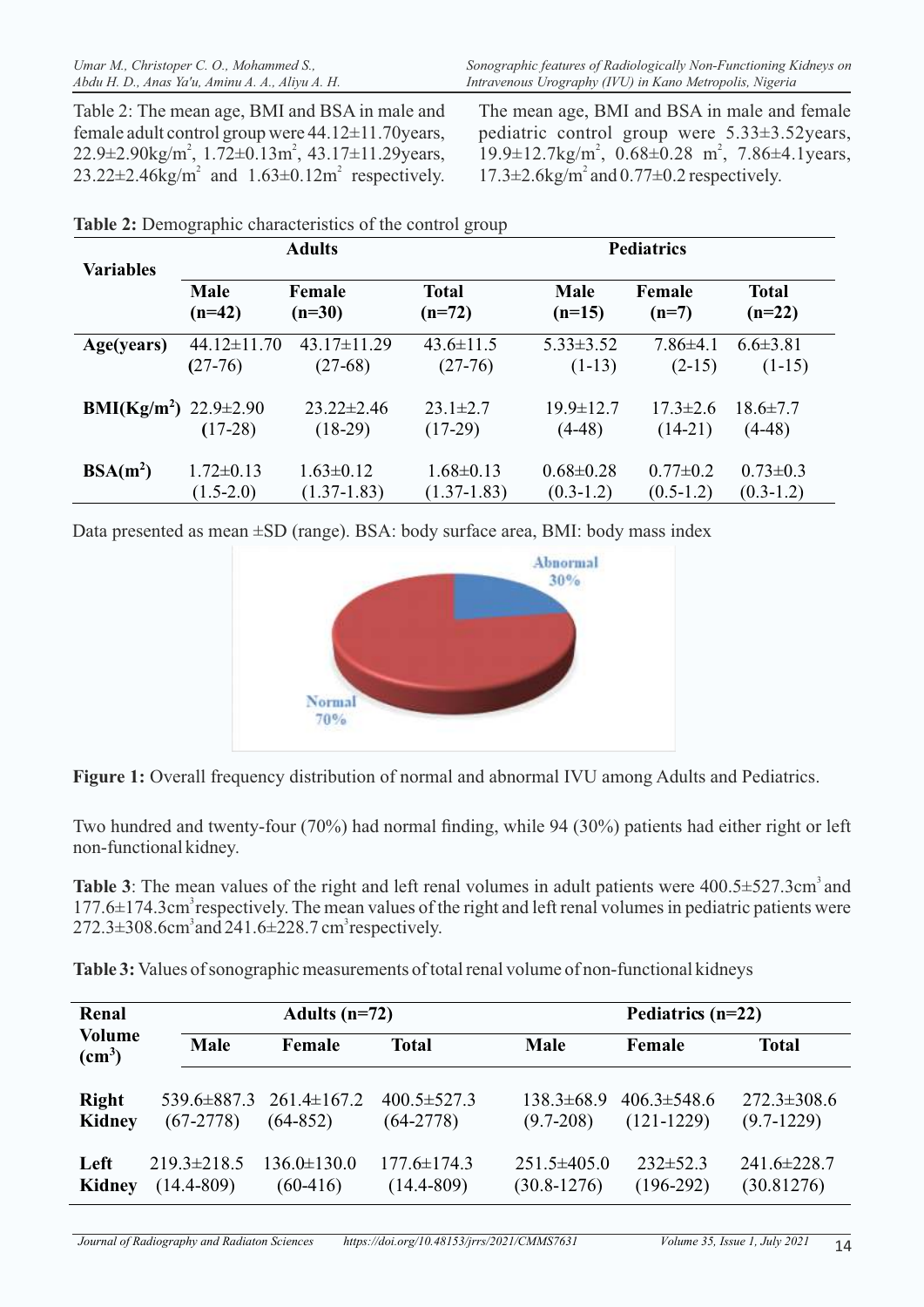Table 4: The mean values of the right and left renal volumes in adults control group were  $104.0\pm13.7$ cm<sup>3</sup> and  $118.6\pm15.0$ cm<sup>3</sup> respectively. The mean values of the right and left renal volumes in pediatrics control group were  $40.6\pm15.2$ cm<sup>3</sup> and  $42.6\pm31.2$ cm<sup>3</sup> respectively.

| Renal                     |                    | Adults $(n=72)$  |                  |                 | Pediatrics $(n=22)$ |                 |  |  |
|---------------------------|--------------------|------------------|------------------|-----------------|---------------------|-----------------|--|--|
| Volume<br>$\text{(cm}^3)$ | Male               | Female           | <b>Total</b>     | <b>Male</b>     | Female              | <b>Total</b>    |  |  |
| <b>Right</b>              | $110.21 \pm 16.12$ | $97.6 \pm 11.3$  | $104.0 \pm 13.7$ | $41.4 \pm 15.6$ | $39.8 \pm 13.8$     | $40.6 \pm 15.2$ |  |  |
| Kidney                    | $(90-176)$         | $(90-133)$       | $(90-176)$       | $(21-72)$       | $(25.5-61)$         | $(21-72)$       |  |  |
| Left                      | $123.31 \pm 16.7$  | $114.3 \pm 13.3$ | $118.8 \pm 15.0$ | $44.4 \pm 17.6$ | $40.8 \pm 13.6$     | $42.6 \pm 31.2$ |  |  |
| <b>Kidney</b>             | $(100-180)$        | $(100-148)$      | $(100-180)$      | $(21.5-76)$     | $(27-61)$           | $(21.5 - 76)$   |  |  |

**Table 4:** Values of sonographic measurements of total renal volume of the control group

**Tables 5 and 6**: The frequency distribution of normal and abnormal values of the sonographic measurement of the renal volumes for male and female adult patients with non-functional kidney. Table 4.5. Twenty-four (57.1%) of male patients had a renal volume of  $>$ 190 cm<sup>3</sup> while 18 (42.9%) had a renal volume between 110-190cm<sup>3</sup>. Table 4.6. Ten (33.3%) of the female patient had a renal volume of  $>$  150 cm<sup>3</sup> while  $20 (66.7\%)$  had a renal volume between 90-150cm<sup>3</sup>.

| Renal volume<br>$\rm (cm^3)$ | Right kidney, $n$ (%) | Left kidney n, $(\% )$ | Total n, $(\%)$ |
|------------------------------|-----------------------|------------------------|-----------------|
| 110-190                      | 10(45.5)              | 8(40.0)                | 18(42.9)        |
| >190                         | 12(54.5)              | 12(60.0)               | 24(57.1)        |
| Total                        | 22(100.0)             | 20(100.0)              | 42(100.0)       |

**Table 5:** Frequency distribution of normal and abnormal renal volume for male adults

Table 6: Frequency distribution of normal and abnormal renal volume for female adults

| Renal volume<br>(cm <sup>3</sup> ) | Right kidney, $n$ $\left(\frac{9}{6}\right)$ | Left kidney n, $(\% )$ | Total n, $(\%)$ |  |
|------------------------------------|----------------------------------------------|------------------------|-----------------|--|
| 90-150                             | 9(75.0)                                      | 11(61.0)               | 20(66.7)        |  |
| >150                               | 3(25.0)                                      | 7(39.0)                | 10(33.3)        |  |
| Total                              | 12(100.0)                                    | 18(100.0)              | 30(100.0)       |  |

Tables 7: The frequency distribution of renal parenchymal echogenicity of non-functional kidneys among adult patients. The right kidneys of 2 (5.3%) patients among adults were scored Grade II, 27 (71%) Grade III and 9 (23.7%) as Grade IV. The left kidneys of 2 (6%) patients among adults were scored Grade II, 16 (47%) as Grade III and Grade IV each.

**Table 7:** The frequency distribution of renal parenchymal echogenicity of non-functional kidneys among adult patients

|                 |             | <b>Right kidney</b> |            | <b>Left kidney</b> |            |              |  |
|-----------------|-------------|---------------------|------------|--------------------|------------|--------------|--|
| Renal<br>grades | <b>Male</b> | Female              | Total      | <b>Male</b>        | Female     | <b>Total</b> |  |
| $\bf{0}$        | $0(0.0\%)$  | $0(0.0\%)$          | $0(0.0\%)$ | $0(0.0\%)$         | $0(0.0\%)$ | $0(0.0\%)$   |  |
|                 | $0(0.0\%)$  | $0(0.0\%)$          | $0(0.0\%)$ | $0(0.0\%)$         | $0(0.0\%)$ | $0(0.0\%)$   |  |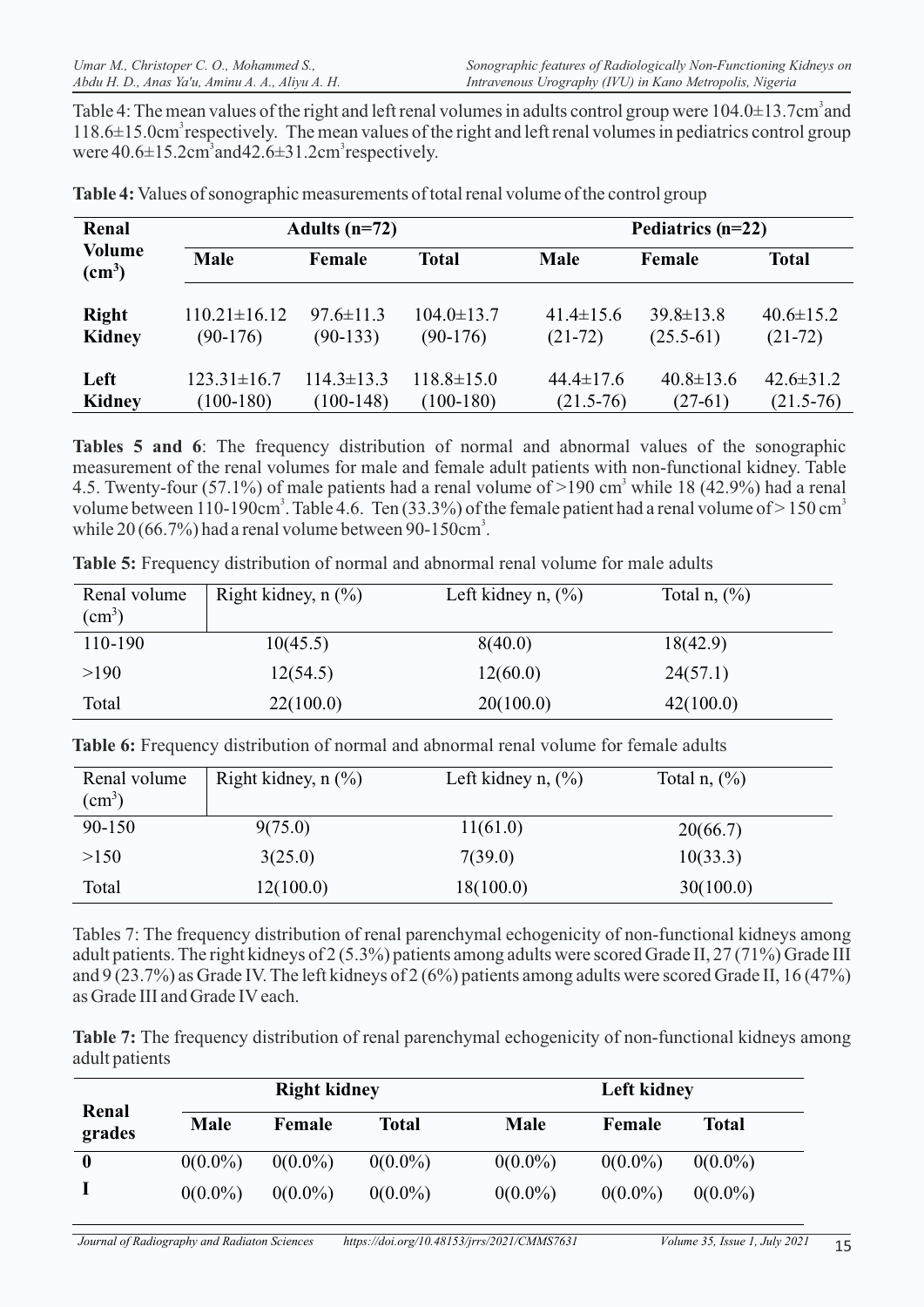|                 |             | <b>Right kidney</b>     |              | <b>Left kidney</b> |             |              |  |
|-----------------|-------------|-------------------------|--------------|--------------------|-------------|--------------|--|
| Renal<br>grades | <b>Male</b> | Female                  | <b>Total</b> | <b>Male</b>        | Female      | <b>Total</b> |  |
| $\mathbf{I}$    | $2(10.0\%)$ | $0(0.0\%)$              | $2(5.3\%)$   | $2(9.1\%)$         | $0(0.0\%)$  | $2(6.0\%)$   |  |
| Ш               |             | $12(60.0\%) 15(83.3\%)$ | $27(71.0\%)$ | $12(54.5\%)$       | $4(33.3\%)$ | $16(47.0\%)$ |  |
| IV              |             | $6(30.0\%)$ 3(16.7%)    | $9(23.7\%)$  | $8(36.4\%)$        | $8(66.7\%)$ | $16(47.0\%)$ |  |
| <b>Total</b>    |             | $20(100\%)$ 18(100%)    | $38(100\%)$  | $22(100\%)$        | $12(100\%)$ | $34(100\%)$  |  |

**Table 8**: The right kidney of 1 (11.1%) among pediatric patient was scored as Grade 0, and 8 (88.9%) as Grade III. The left kidney of 3 (25%) among pediatric patients was scored as Grade II, and 9 (75%) as Grade III.

**Table 8:** The frequency distribution of renal parenchymal echogenicity in non-functional kidneys among pediatrics patients

| Renal            |             | <b>Right kidney</b> |              | Left kidney |            |              |  |
|------------------|-------------|---------------------|--------------|-------------|------------|--------------|--|
| grades           | Male        | Female              | <b>Total</b> | <b>Male</b> | Female     | <b>Total</b> |  |
| $\boldsymbol{0}$ | $1(16.7\%)$ | $0(0.0\%)$          | $1(11.1\%)$  | $0(0.0\%)$  | $0(0.0\%)$ | $0(0.0\%)$   |  |
|                  | $0(0.0\%)$  | $0(0.0\%)$          | $0(0.0\%)$   | $0(0.0\%)$  | $0(0.0\%)$ | $0(0.0\%)$   |  |
| $\mathbf{I}$     | $0(0.0\%)$  | $0(0.0\%)$          | $0(0.0\%)$   | $3(33.3\%)$ | $0(0.0\%)$ | $3(25.0\%)$  |  |
| Ш                | $5(83.3\%)$ | $3(100\%)$          | $8(88.9\%)$  | 6(66.7%)    | $3(100\%)$ | $9(75.0\%)$  |  |
| IV               | $0(0.0\%)$  | $0(0.0\%)$          | $0(0.0\%)$   | $0(0.0\%)$  | $0(0.0\%)$ | $0(0.0\%)$   |  |
| <b>Total</b>     | $6(100\%)$  | $3(100\%)$          | $9(100\%)$   | $9(100\%)$  | $3(100\%)$ | $12(100\%)$  |  |



**Figure 2:** Frequency distribution of right and left non-functional kidneys among Adults and Pediatrics. Right kidney 38 (52.8%) has the highest frequency among adults while left kidney 12 (24.3%) has the highest frequency among pediatrics patients.

Table 9: Right renal parenchymal disease has the highest frequency in adults 20 (27.8) followed by left renal parenchymal disease 11 (55%). Among pediatrics patient severe left Hydronephrosis has the highest frequency 7 (31.8%) followed by severe right Hydronephrosis 6 (27.3%).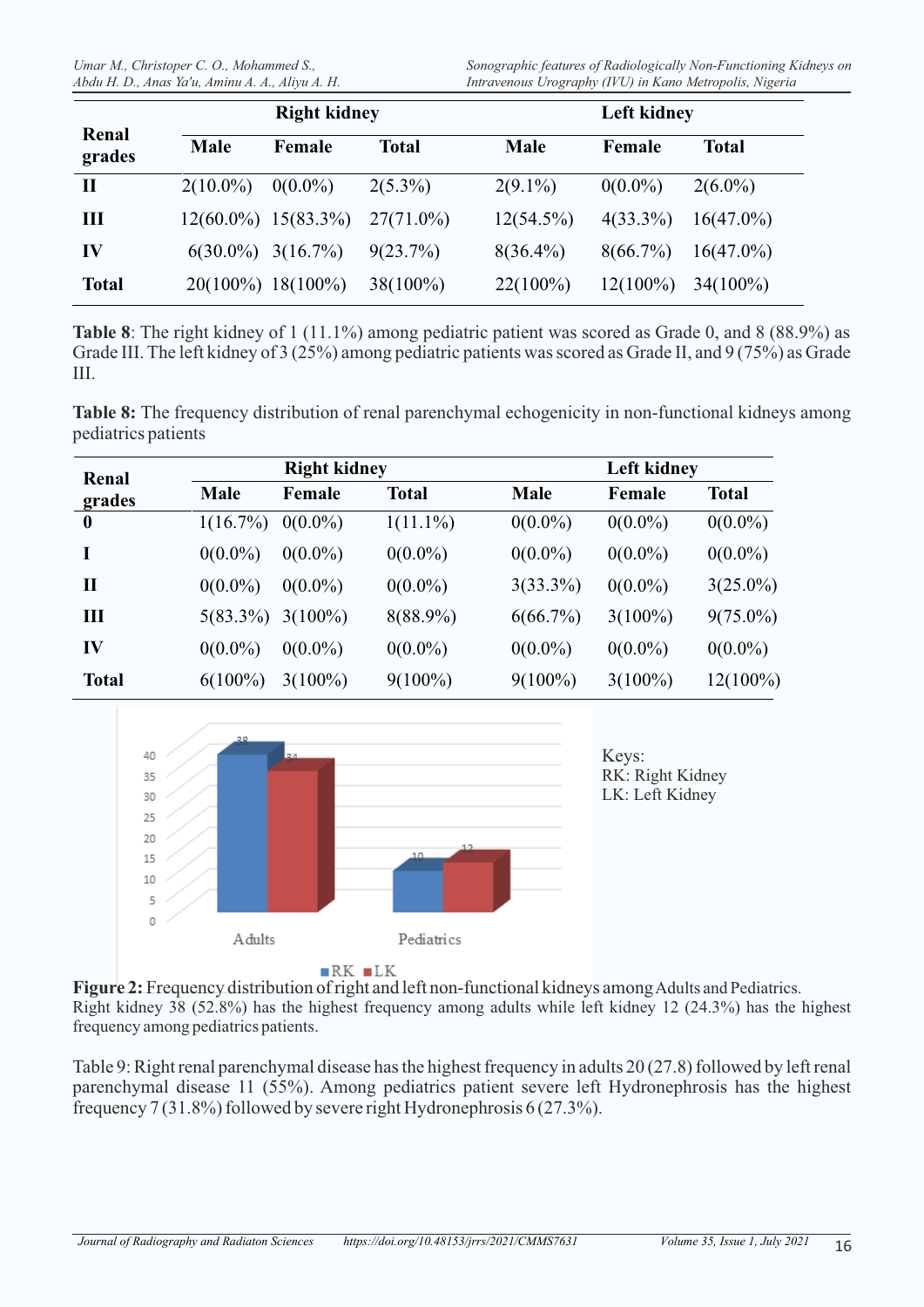| FIND-            |               | Adults          |               | Pediatrics    |                 |               |
|------------------|---------------|-----------------|---------------|---------------|-----------------|---------------|
| <b>INGS</b>      | Male $F(\% )$ | Female $F(\% )$ | Total $F(\%)$ | Male $F(\% )$ | Female $F(\% )$ | Total $F(\%)$ |
| <b>LRPD</b>      | 11(26.2)      | 3(10.0)         | 14(19.4)      | 1(6.7)        |                 | 1(4.5)        |
| RRPD, H          | 2(4.8)        |                 | 2(2.8)        |               |                 |               |
| <b>RPCK</b>      | 3(7.1)        |                 | 3(4.2)        |               |                 |               |
| <b>RHPK</b>      |               |                 |               | 1(6.7)        |                 | 1(4.5)        |
| <b>RHUN</b>      |               | 6(20.0)         | 6(33.3)       |               |                 |               |
| <b>SRHN</b>      | 3(7.1)        | 8(26.7)         | 11(15.3)      | 2(13.3)       | 4(57.1)         | 6(27.3)       |
| <b>SRHUN</b>     |               | 1(3.3)          | 1(1.4)        | 2(13.3)       |                 | 2(9.1)        |
| <b>SRHN, LHN</b> | 1(2.3)        |                 | 1(1.4)        |               |                 |               |
| <b>RRPD</b>      | 12(28.5)      | 8(26.7)         | 20(27.8)      | 4(26.7)       |                 | 4(18.2)       |
| LRPD, H          | 1(2.3)        | 1(3.3)          | 2(2.8)        |               |                 |               |
| <b>SLHN</b>      | 8(19.4)       | 3(10.0)         | 11(15.2)      | 4(26.7)       | 3(42.9)         | 7(31.8)       |
| <b>SBHN</b>      |               |                 |               | 1(6.7)        |                 | 1(4.5)        |
| <b>SLHUN</b>     | 1(2.3)        |                 | 1(4.5)        |               |                 |               |
| Total            | 42(100)       | 30(100)         | 72(100)       | 15(100)       | 7(100)          | 22(100)       |

**Table 9:** The frequency distribution of sonographic findings for non-functional kidneys among adults and pediatrics

Data presented as frequency and  $(\% )$ .

#### **Keys:**

RRPD: Right renal parenchymal disease

RRPD, H: Right renal parenchymal disease, Hydronephrosis

RPCK: Right poly-cystic kidney

RHPK: Right Hypo-plastic kidney

RHUN: Right Hydro-uretronephrosis

SRHN: Severe right Hydronephrosis

SRHUN: Severe right Hydro-uretronephrosis

SRHN, LHN: Severe right Hydronephrosis, left Hydronephrosis

LRPD: Left renal parenchymal disease

LRPD, H: Left renal parenchymal disease, Hydronephrosis

SLHN: Severe left Hydronephrosis

SBHN: Severe bilateral Hydronephrosis

SLHUN: Severe left Hydro-uretronephrosis 

## **Discussion**

The findings of this study as shown in Figure 1 revealed that, the majority of the patients that underwent IVU examination had a normal finding. while some of the patients presented with either right or left non-functional kidney. Considering the high dose of ionizing radiation associated with IVU and the high proportion of cases that ended as normal studies. The referring physicians and radiologist should consider other modalities for the diagnosis of non-functional kidney. Previous studies did not report the percentages of the patients that had normal studies but, reported only the percentage that had non-functional kidney.

The findings of the current study as shown in Table 3 indicated that, the mean values of the right and left renal volumes among adult and pediatric patients were significantly above the upper normal limit respectively. Renal diseases are diagnosed at sonography using combination of changes in renal sizes and echogenicity.  $[6, 11]$  The possible reason for the increased in renal volume might be, as a result of severe hydronephrosis and poly-cystic kidney disease as the cause of non-functional kidney. Majority of patients with hydronephrosis, polycystic kidney disease and acute pyelonephritis have an enlarged and poorly functioning kidney due to renal parenchymal edema, while in some cases, patients with chronic pyelonephritis, renal parenchymal disease grade IV present with decreased/shrunken renal size due to parenchymal atrophy. [12] Medullary pyramid thickness and parenchymal thickness progressively decreased with the increase severity of hydronephrosis.<sup>[13]</sup> However, the previous studies did not categorize the patients diagnosed with non-functional kidney into males and females or pediatrics and adults. Furthermore, none of the previous studies, studied renal volume of the non-functional kidney or the normal one. The renal volume remains an important parameter in the diagnosis of shrunken kidney. Furthermore, the findings of the present study as shown in Table 4 were almost similar to the findings of the previous study conducted by Ya'u *et*   $al.$  <sup>[14]</sup> who reported the mean right and left renal volume of apparently normal adults individuals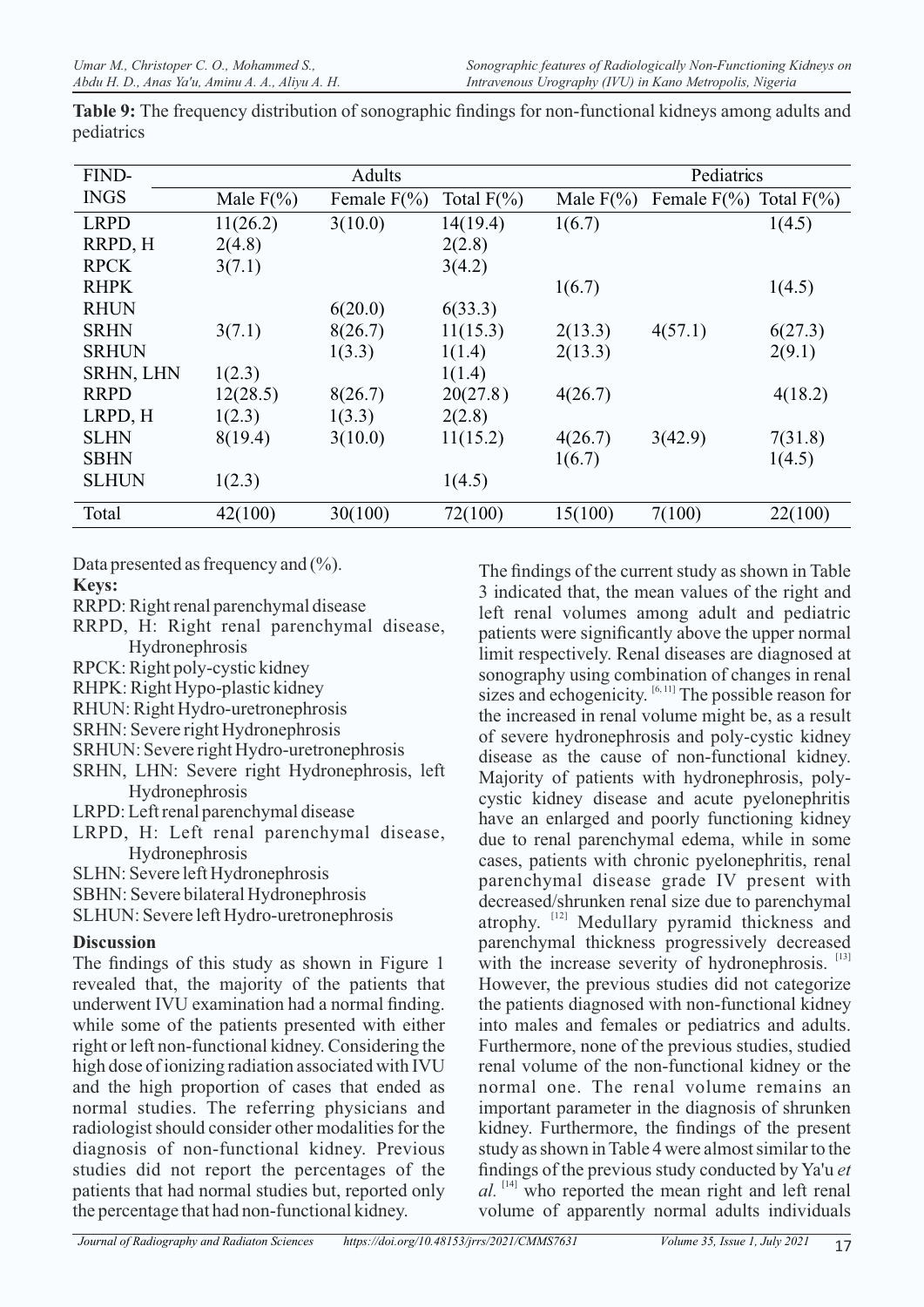were found to be  $109.56 \pm 13.52$  cm<sup>3</sup> and  $123.03 \pm 10.02$ 13.88cm<sup>3</sup> respectively. The possible reason for the agreement between the two studies may be both studies were conducted in same geographical location. Furthermore, the findings this study indicated that mean left renal volume was higher than that of mean right renal volume. It is in agreement with the studies conducted by Ya'u *et al.*  $[14]$  and Yunus *et el.*  $[15]$  The possible reason for the difference in size may be because; left kidney has more space to grow that the right kidney. Among pediatrics control group, the mean values of right and left kidney measured  $40.6 \pm 15.2$  cm<sup>3</sup> and  $42.6$  $\pm$  31.2 cm<sup>3</sup> respectively.

The findings of this study as shown in Tables 5 and 6 indicated that, majority of the male patients had a renal volume of greater than 190 cm<sup>3</sup>. Among female patient majority had a renal volume of greater than150cm<sup>3</sup>. The upper limit of renal volume for male adult individuals is 190 cm<sup>3</sup> while for female adult individuals is  $150 \text{ cm}^3$ . <sup>[6]</sup> The proportion of the male patients with abnormal renal volume was higher than the proportion of the female patients with abnormal renal volume. This shows that male patients are more at risk of developing renal failure when compared to their female counterparts. Increased renal volume was observed in both non-functional kidneys and the functional ones among the patients studied. The possible reason of the increased renal volume in the non-functional kidney was as results of hydronephrosis while the increased renal volume in the normal contra lateral kidney could be as a result of compensatory hypertrophy and hyperplasia.

The findings of the current study as shown in table 7 are similar to the findings of a related studies conducted by Sidi *et al.* <sup>[6]</sup> and Eze *et al.* <sup>[16]</sup> on renal parenchymal changes on patients with HIV/AIDS. Both reported an abnormal renal parenchymal echogenicity in males more than in females and the right kidneys more than the left kidneys. The possible reasons for the agreement between the three studies may be, both studies were conducted in the same country and both consider patient with renal pathology. This means that males are more at risk of developing renal failure when compared to their female counterparts and the right kidney is more at risk than the left kidney. Increased renal parenchymal echogenicity could be strong indicator of a non-functional kidney. However, Table 8 indicated that, some proportion of pediatrics patients with non-functional kidneys,

had normal parenchymal echogenicity and Grade 1 renal parenchymal echogenicity. This shows that the prognosis will better in pediatrics when compared to adults if the condition is reversible. Furthermore, the previous studies did not categorize the studied patients into pediatrics and adults.

In this study, the right renal parenchymal disease was the most frequent finding in adults followed by left renal parenchymal disease. Among pediatrics patient severe left Hydronephrosis was the most frequent finding, followed by severe right Hydronephrosis. These findings show that, the prognosis will be better in pediatrics when compared to adults; this is because the hydronephrosis observed in pediatrics could be reversed easily when compared to the renal parenchymal disease observed in adult patients.

## **Conclusion**

Increased renal volume, shrunken kidney and increased renal parenchymal echogenicity were strong sonographic indicators of adult patients with non-functional kidney. However, in pediatrics patients increased renal volume and hydronephrosis were the indicators of the nonfunctional kidney.

## **Limitations of the study**

- Renal function test was not performed on the selected subjects
- Histopathology was not performed on the selected subjects

## **Areas of further studies**

- Further studies should consider using larger sample size
- Further studies should perform renal function test
- Further studies should perform histopathology
- Further studies should use renal Doppler indices

# **Recommendation**

Ultrasound is recommended as an adjunct in the diagnosis of non-functional kidney

# **References**

[1] Kursad Z, Serhat T, Sebahattin A, Hassah B, Mesut G, Nevzat CS, Musa E, Ibrahim ME, Muhammad AI. Incident of renal carcinoma in non-functioning Kidney due to renal pelvic stone disease. M J. Clinical Oncology 2015; 3: 941-943.